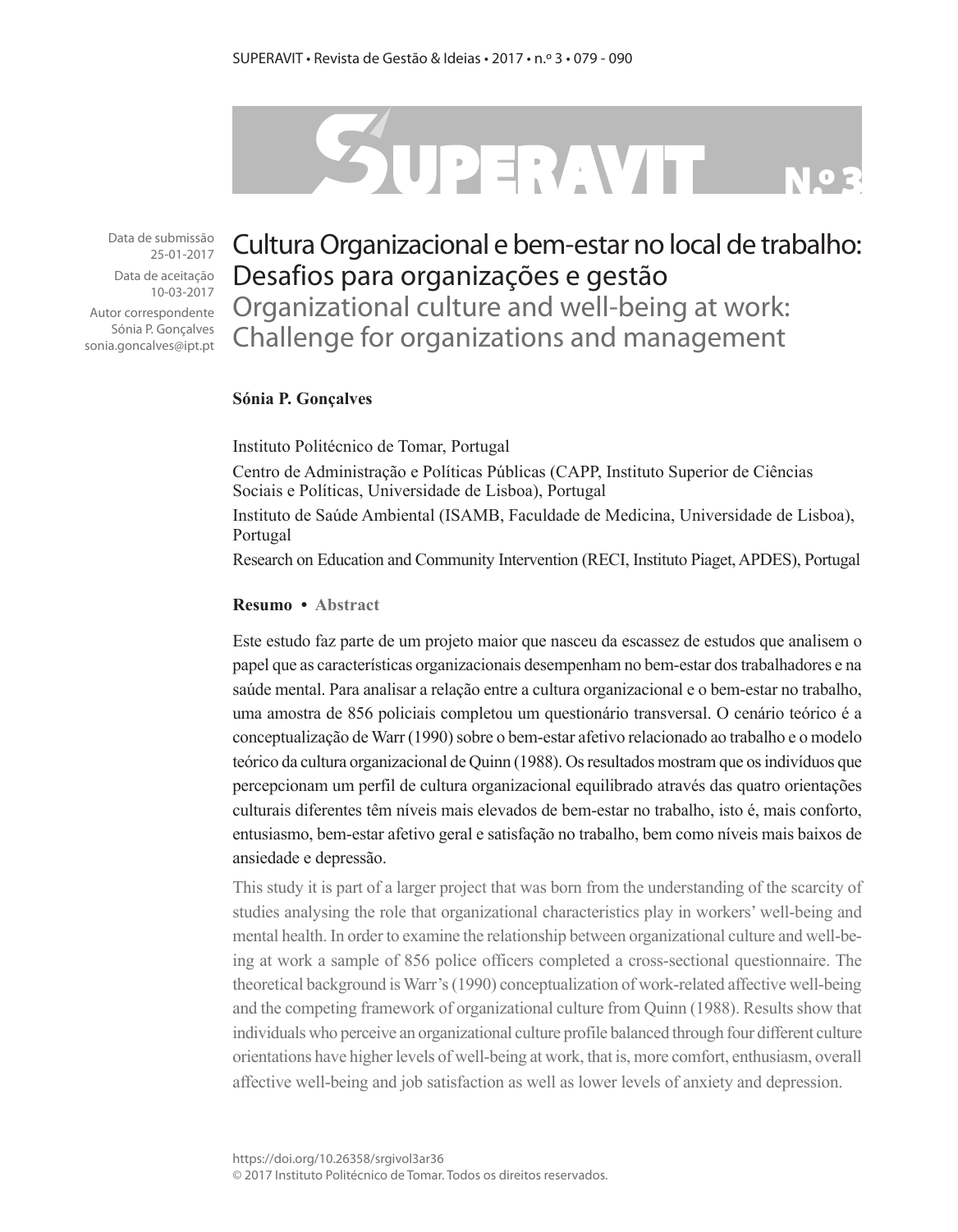#### **Palavras-Chave • Keywords**

Cultura organizacional, bem-estar, polícia. Organizational culture, well-being, police.

# **1. Introduction**

It has been argued the scarcity of studies analyzing the role that organizational characteristics play in workers' well-being. This study was developed in an attempt to address this gap and its purpose was to explore the relationship between perceived organizational culture and well-being at work on a sample of police officers.

According with Warr (Warr, 1990: 3), affective well-being at work can be conceptualized based on two orthogonal dimensions (Fig. 1) pleasure and activation ("arousal" or "activation") associated with work. Thus, a certain degree of pleasure/displeasure or satisfaction/dissatisfaction (horizontal dimension) may be accompanied by high or low levels of activation (vertical dimension), as these levels of activation – "state of readiness for action or energy expenditure" (Russell, 2003: 156) – may be accompanied by different levels of pleasure. Combining the two axes of pleasure and activation results in four quadrants emerges: anxiety (high activation and low pleasure), enthusiasm (high activation and high pleasure), depression (low activation and low pleasure) and comfort (low activation and high pleasure) consequently forming two orthogonal axes: (2a) anxiety / (2b) comfort and (3a) depression / (3b) enthusiasm. The axis (1a) pleasure / (1b) displeasure corresponds to the usual assessments of job satisfaction (Weinberg & Cooper, 2007) but does not constitute the core of the construct of work-related affective well-being.



Figure 1 **·** Conceptualization of affective well-being **·** Source: (Warr, 1990: 3)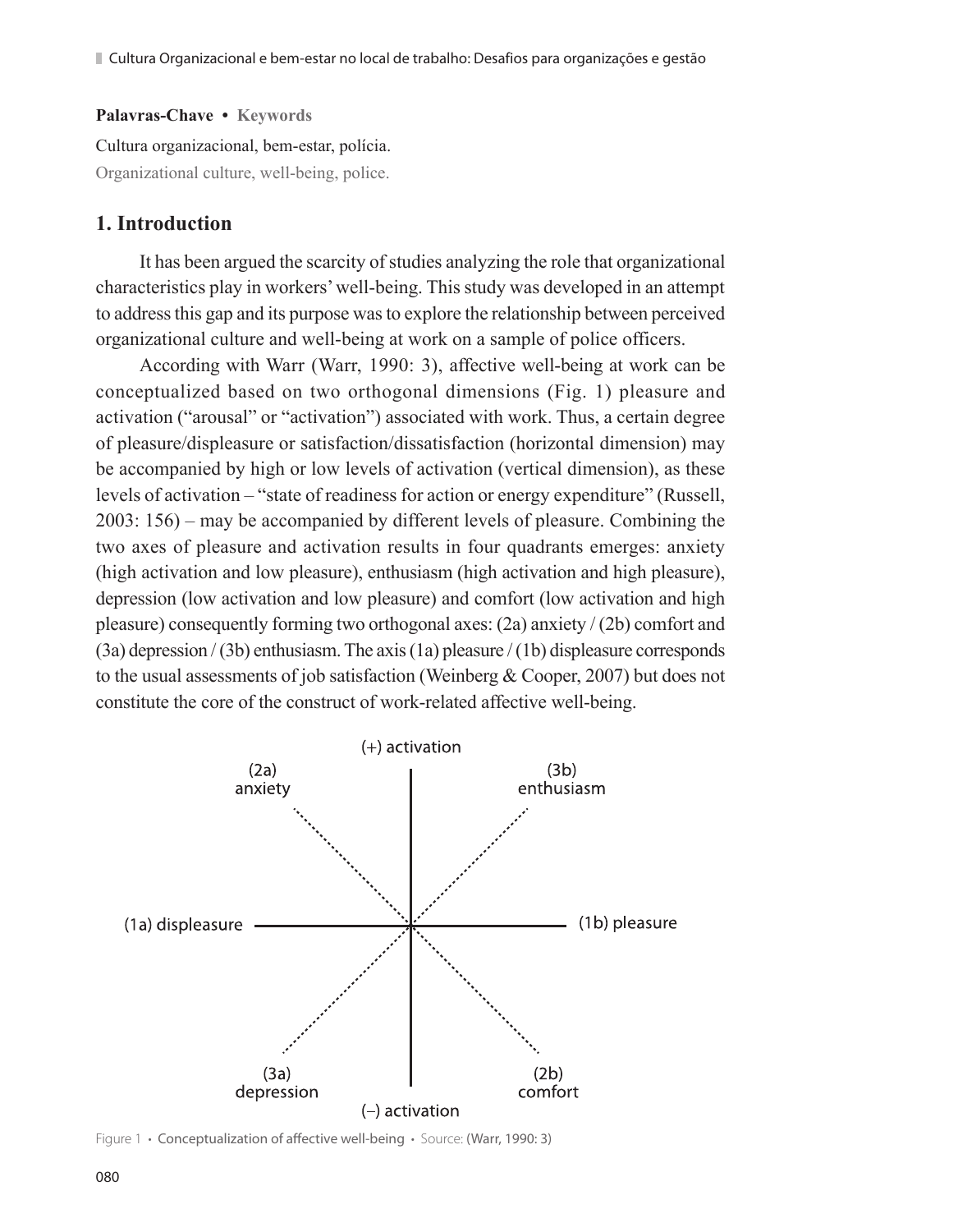The Competing Values Framework has been named as one of the 40 most important frameworks in the history of business (Ten Have et al., 2003). The Competing Values Framework (Quinn, 1988) is represented by two axes that express the tensions or competing values that exist in all organizations that form four quadrants (Fig. 2): the horizontal axis refers to internal vs. external orientation. The internal orientation puts emphasis on human resources development and on the maintenance of a stable and cooperative working environment, while the external orientation emphasizes the development of activities for growth and acquisition of resources activities. The vertical axis represents flexibility vs. control; the flexibility factor depicts the importance of individual initiative, speed and organizational adaptability, and the control factor emphasizes the need for hierarchy and control. Each of the four quadrants has been given a label in order to characterize its most notable characteristics for creating value, defining four types of organizational culture: clan culture, adhocracy culture, hierarchy culture and market culture (Cameron et al., 2006).



Figure 2 **·** Representation of the Competing Values Framework **·** Source: (Quinn, 1988)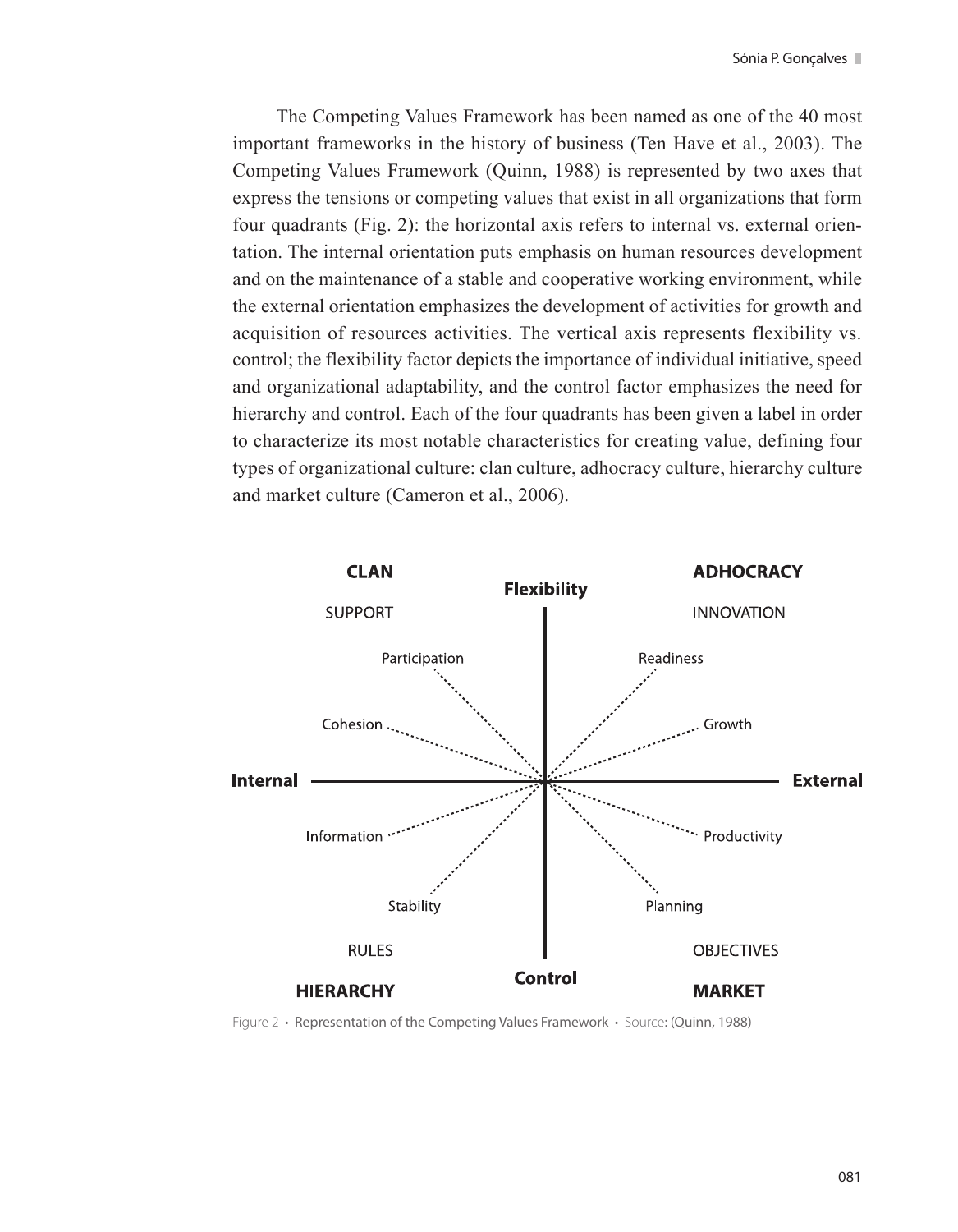The literature relating organizational culture with stress and well-being is scarce when compared to the existent research on other variables. For example, Quinn and Spreitzer (Quinn & Spreitzer,1991) concluded that in cultures with greater emphasis on group or human relations and on developmental values or innovation employees report greater satisfaction regarding job, promotion, supervision and life. In the same study, it was found that workers of cultures with an emphasis on rules report less satisfaction with their job, promotion, life and physical well-being. Quinn (1988) suggests that the balance and tension between contrasting organizational values is important for achieving efficiency and personal well-being, stressing that imbalance, i.e., the predominant emphasis on one or two forms of culture may lead to less positive results. The studies by Quinn and Spreitzer (1991) and Yeung, Brockbank and Ulrich (1991) provide evidence for the importance of balance, i.e., outcome variables (i.e., job satisfaction, promotion, supervision, life and physical well-being) have better scores in the more balanced - all scores being essentially the same in the four different forms of culture, but not necessarily high or low - culture profiles.

# **2. Method**

### *2.1. Participants*

The sample consisted of 856 Portuguese police officers from seven different police institutions (including security forces and municipal police), from over the country, of whom 91.6% were men. The average age of those questioned was 37 years (SD = 8.76). Most were married ( $n = 496, 64.2\%$ ). With respect to academic qualifications, 57.2% ( $n = 413$ ) had an education between the 10<sup>th</sup> and 12<sup>th</sup> grades. The mean of years of service was approximately 13 years  $(SD = 8.59)$ .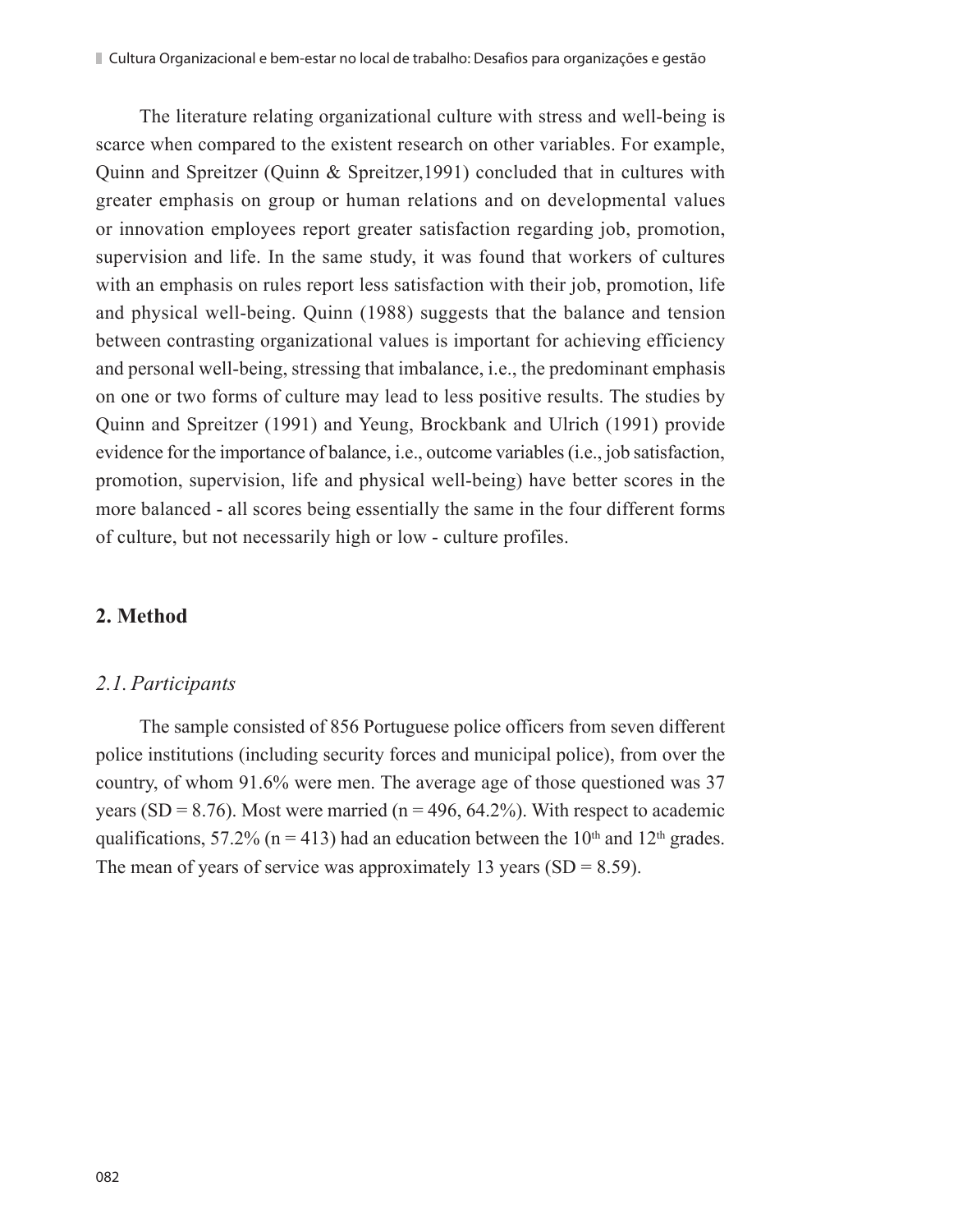Table 1 **·** Description of participants

|                                                                           | N   | %    |
|---------------------------------------------------------------------------|-----|------|
| Gender                                                                    |     |      |
| Female                                                                    | 728 | 91,6 |
| Male                                                                      | 67  | 8,4  |
| Total                                                                     | 795 | 100  |
| <b>Marital status</b>                                                     |     |      |
| Single/divorced/widowed                                                   | 215 | 27.9 |
| Married/ unmarried partnership                                            | 554 | 72.1 |
| Total                                                                     | 769 | 100  |
| Level of academic qualification                                           |     |      |
| Less than the 9 <sup>th</sup> year                                        | 96  | 13.2 |
| The 9 <sup>th</sup> year                                                  | 174 | 24.1 |
| Secondary Education (from the 10 <sup>th</sup> to 12 <sup>th</sup> grade) | 413 | 57.2 |
| <b>Higher Education</b>                                                   | 39  | 5.4  |
| Total                                                                     | 722 | 100  |
| Age                                                                       |     |      |
| M=37.34; SD=8.762; Min=20; Max=59                                         |     |      |
| <b>Seniority</b>                                                          |     |      |
| M=13.563; SD=8.592; Min=1; Max=40                                         |     |      |

*Note. M* = Mean, *SD* = Standard Deviation; *Min* = Minimum; *Max* = Maximum

# *2.2. Instruments and variables*

**Organizational culture.** Were measured based on 16 items from FOCUS (Neves, 2007; Van Muijen et al., 1999), which reflects four dimensions predicted by the Competing Values Framework: support (4 items; e.g. "mutual understanding";  $\alpha=0.823$ ), innovation (4 items; e.g., "take risks";  $\alpha=0.625$ ), rules (4 items, "compliance with rules";  $\alpha$ =0.740) and objectives (4 items; "emphasis" on task performance";  $\alpha$  = 0.724). The items were answered based on a six-point Likert-type scale  $(1 = Not at all to 6 = Very much)$ .

**Well-being at work.** General work satisfaction was assessed by one item, "All in all, and considering all aspects of their work in [organization name], I would say that it is…", answered on a five-point Likert-type response scale where 1= Not at all satisfied and 5= Very much satisfied (Warr, Cook & Wall, 1979). Affective well-being at work was measured with the IWP Multi-Affect Indicator (Gonçalves, & Neves, 2011; Warr, 1990) which is made up of 12 items measured on a six-point Likert-type scale (1= Never to  $6 =$  All the time) organized in four dimensions: anxiety ( $\alpha$ = 0.888), comfort ( $\alpha$ = 0.866), depression ( $\alpha$ = 0.900), enthusiasm ( $\alpha$ = 0.911) and a global index of affective well-being ( $\alpha$ = 0.657).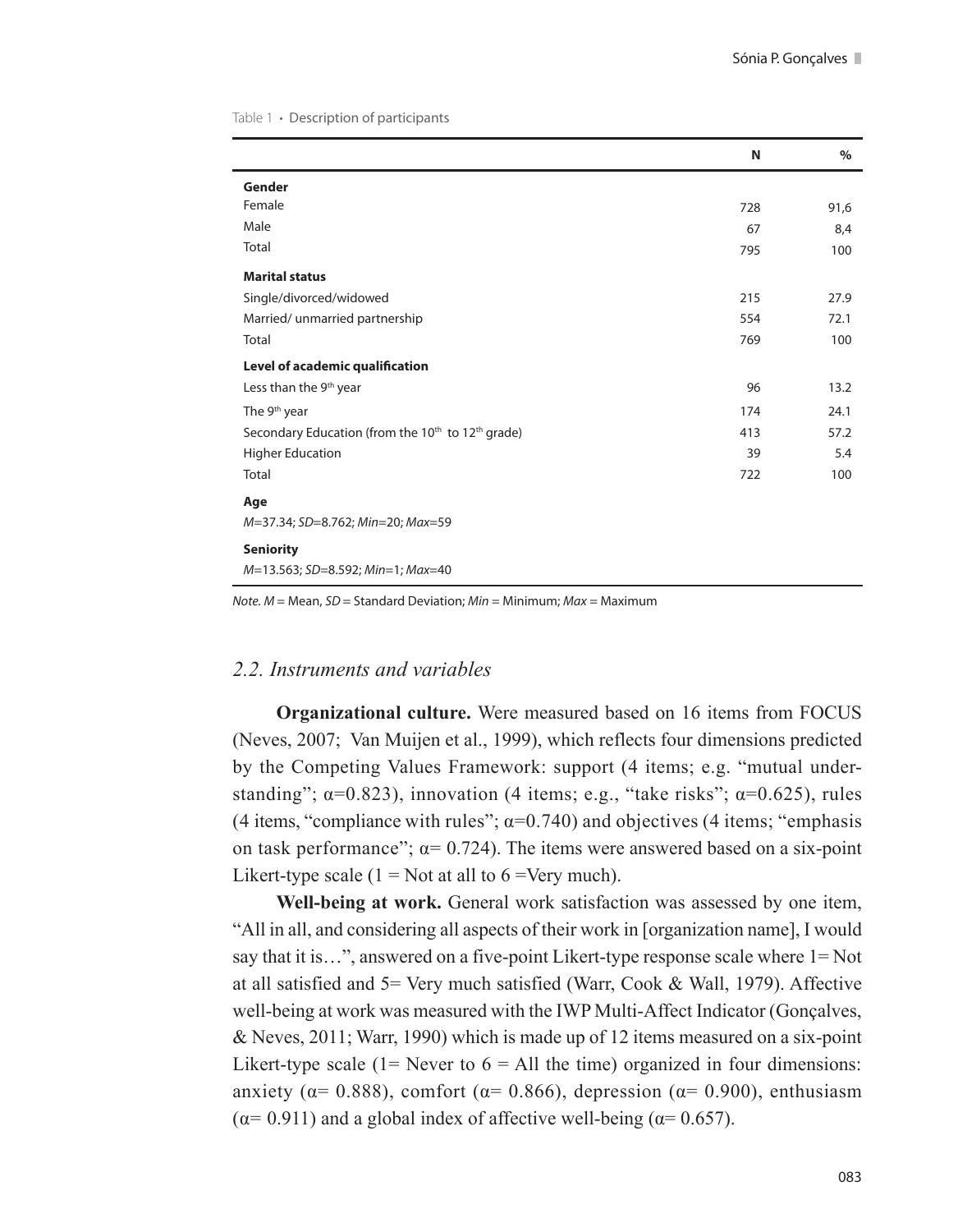#### *2.3. Procedure*

Data were collected through a questionnaire. Telephone and face-to-face contacts were established with the managers to explain the study as well as the procedure for collecting data. The questionnaire was d istributed and, after a period of approximately three weeks, we proceeded to the collection of those already completed, in person or via internal mail. The response rate was approximately of 53%.

# **3. Results**

#### *3.1. Descriptive statistics and correlations*

The analysis of descriptive statistics show that the values associated with clan and hierarchy cultures have the highest means, followed by the market culture and, finally, by the adhocracy culture with lower values (Table 2). The statistically comparison (t-test pairs) reveals that all means are statistically different, except the means of clan and hierarchy cultures that were not different  $(t_{(822)} = .480, p = .631)$ .

In emotional terms, the emotions that prevail are the ones related to enthusiasm, comfort and anxiety. The less prevailing are the ones of depression, although they all were near the midpoint of the response scale. The average level of satisfaction was below the midpoint of the response scale.

The correlations among the variables were all statistically significant, except for the correlation between clan culture and anxiety, which was not significant. Among culture types there are positive correlations, being the strongest the one between hierarchy and market cultures  $(r=.590)$  and the weakest between clan and hierarchy cultures (r=.358).

Anxiety and depression had a strong and positive correlation (r=.649) being negatively associated with other indicators of well-being at work. Comfort and excitement presented equally positive and strong correlations (r=.616). Job satisfaction had stronger associations with enthusiasm  $(r=454)$  and overall affective well-being  $(r=.457)$ .

The correlation pattern between culture dimensions and the negative dimensions of well-being at work revealed negative correlations and culture, with anxiety and depression being the strongest correlations between clan culture and depression (r=-,205). There were also statistically significant positive correlations between the dimensions of culture, comfort, enthusiasm, overall affective well-being at work and job satisfaction.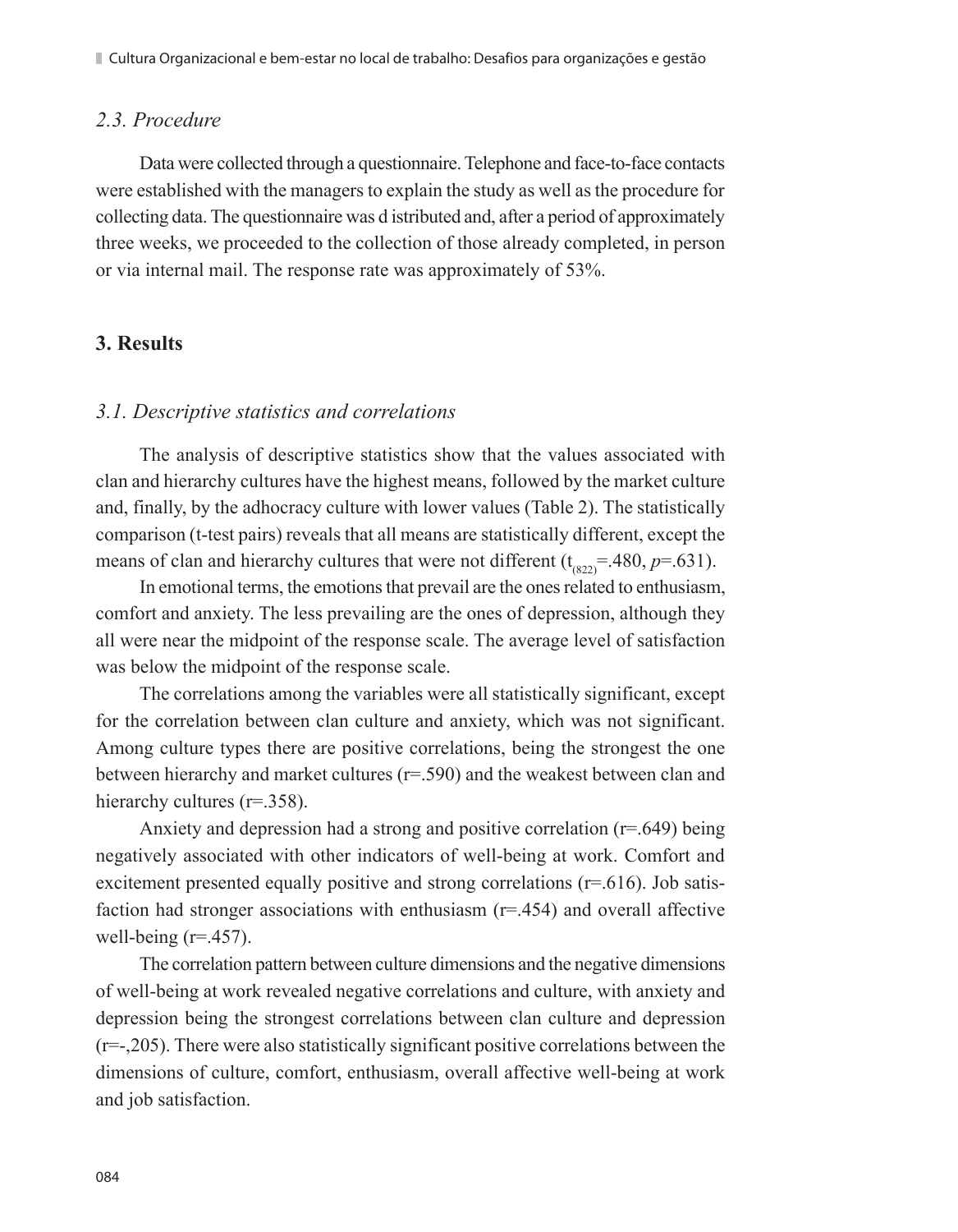1 2 3 4 5 6 7 8 9 10 1. Adhocracy culture (0.625) .419\*\* .494\*\* .413\*\* -.121\*\* .196\*\* -.100\*\* .302\*\* .230\*\* .248\*\* 2. Clan culture (0.823) .414\*\* .358\*\* -.049 .144\*\* -.119\*\* .263\*\* .181\*\* .216\*\* 3. Market culture (0.724) .590\*\* -.145\*\* .171\*\* -.205\*\* .260\*\* .248\*\* .253\*\* 4. Hierarchy culture (0.740) -.088\* .088\* -.107\*\* .157\*\* .137\*\* .191\*\* 5. Anxiety (0.888) -.331\*\* .649\*\* -.282\*\* -.775\*\* -.334\*\* 6. Comfort (0.866) -.287\*\* .616\*\* .759\*\* .285\*\* 7. Depression (0.900) -.301\*\* -.729\*\* -.339\*\* 8. Enthusiasm (0.911) .706\*\* .454\*\* 9. Affective well-being (0.657) .457\*\* 10. Overall job satisfaction (n.a.) Mean 2.837 4.014 3.680 3.989 3.118 3.203 2.508 3.234 3.637 2.77 Standard deviation 1.073 .831 1.275 1.276 1.076 1.056 1.203 1.188 .695 .827 Minimum 1.00 1.00 1.00 1.00 1.00 1.00 1.00 1.00 1.42 1.00 Maximum 6.00 6.00 6.00 6.00 6.00 6.00 6.00 6.00 5.58 5.00

Table 2 **·** Descriptive statistics, correlations and internal consistency

*Note.* On the diagonal in parenthesis are the values of internal consistency (Cronbach's Alpha); n.a. = not applicable; \*\**p*<.001; \**p*<.05.

#### *3.2. Organizational culture profiles*

Cluster analysis was used in order to obtain a more detailed analysis of the structure of the culture profiles and to be able to spatially visualize the emphasis of the groups on the four quadrants of the Contrasting Values Framework. This type of analysis makes it possible to identify groups of objects (i.e., of individuals) in homogenous groups (clusters), that is, it identifies similar groups of objects but with differences in relation to the objectives of the other groups and in so doing defines typologies.

Initially, the Ward method (a method of hierarchical cluster analysis) was used to find the number of clusters. Dendrogram analysis identified two clusters. Next, we used an optimization technique (*K-Means Cluster Analysis*) which is more suitable for a larger database.

Table 3 presents the centroids of each cluster on each culture orientation and the number of cases in all the clusters. The descriptions of each cluster were based on the following criteria: if the centroid of a cluster has a point for a given culture orientation below the first quartile of the distribution of that orientation for the global sample, then the importance of that orientation will be described as moderate; if the points are above the third quartile, the importance of that orientation will be characterized as high.

The structure of cluster 1 tends to be more balanced by the four quadrants, with perceptions that enhance objectives and rules more intensely and innovation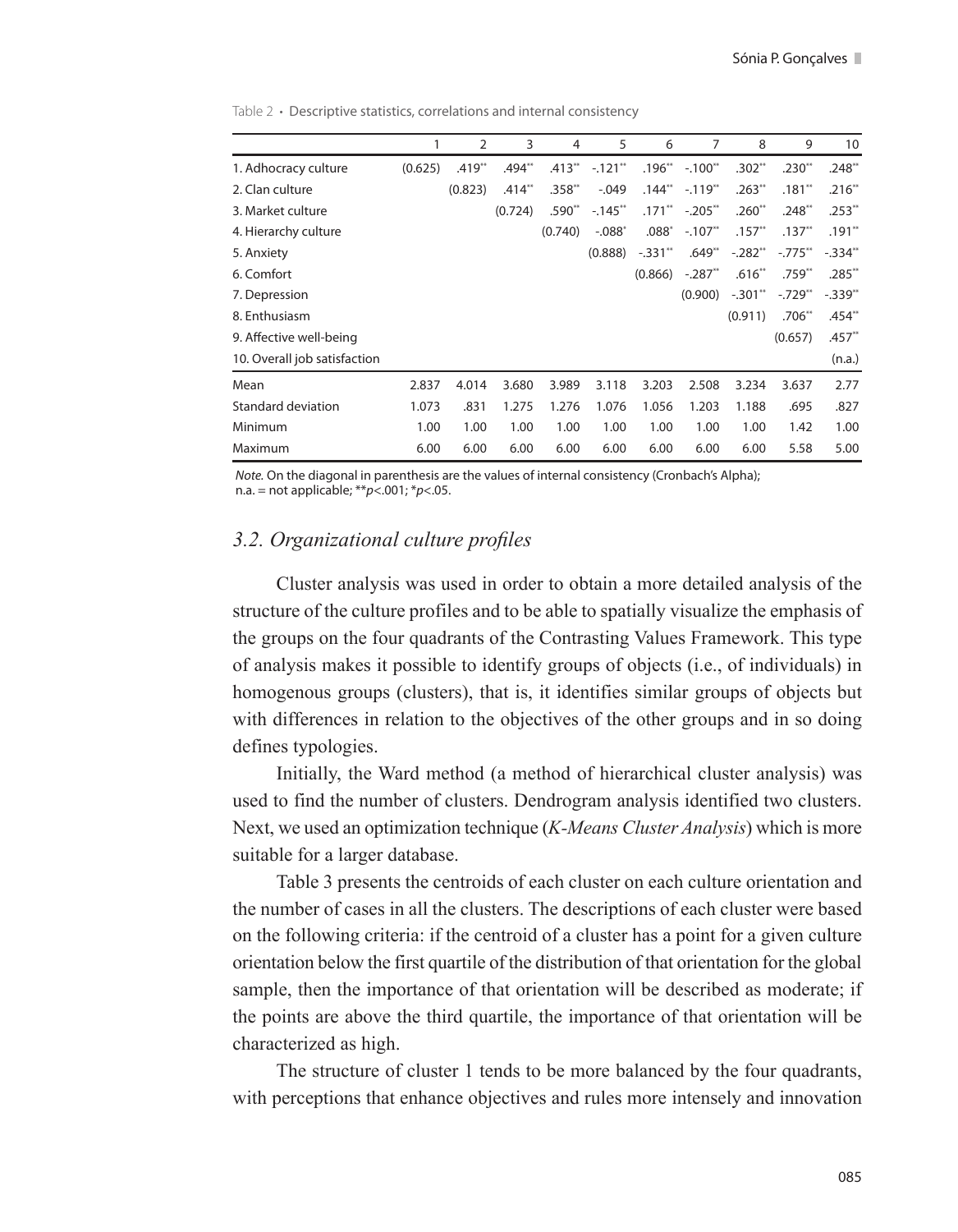and support more moderately. On the other hand, cluster 2 seems to be less balance presenting predominance in the support dimensions.

The results reveal that there are significant differences between the two clusters. Cluster 1 presents significantly higher values in all dimensions of organizational culture.

| <b>Cluster</b>         | N   | innovation<br>orientation              | support<br>orientation               | objectives<br>orientation          | rules<br>orientation                 |
|------------------------|-----|----------------------------------------|--------------------------------------|------------------------------------|--------------------------------------|
|                        | 482 | 3.33<br>(moderate)                     | 4.25<br>(moderate)                   | 4.45<br>(high)                     | 4.67<br>(high)                       |
| $\overline{2}$         | 336 | 2.11<br>(low)                          | 3.67<br>(moderate)                   | 2.58<br>(low)                      | 2.98<br>(low)                        |
| <b>Mean difference</b> |     | $t(785.633) = 20.104$ ,<br>$p = 0.000$ | $t(764.646)=11.226$ ,<br>$p = 0.000$ | $t(816) = 30.368$ ,<br>$p = 0.000$ | $t(595.471) = 23.580$ ,<br>$p = 000$ |

Table 3 **·** Culture clusters

Fig. 3 shows the spatial representation of the two culture profiles, denoting a profile is more balanced in cluster 1 when compared to cluster 2, which revealed a dominance of support orientation. Cluster 1 aggregates the police officers that have a perspective of organizational culture focused on control, i.e., objectives and rules. Cluster 2 seems to be characterized by a depletion of the perceptions of values, with low values in all dimensions, with the exception of the orientation of support with a moderate value.

To better characterize the clusters, we analyzed the demographic characteristics of individuals included in each cluster. From this analysis it was found that the clusters do not differ in terms of education of its members ( $\chi^2_{\text{KW (2)}} = 1,063$ , *p* >.05); however, they do differ with respect to age (t<sub>(710.119)</sub> = -1,948, *p* <.05), service time (t<sub>(665.075)</sub> = 1,967,  $p < 0.05$ ) and institutional ownership of individuals  $(\chi^2_{\text{KW}(2)} = 13,662, p > .05)$ . The first cluster consists of younger individuals (mean  $= 36.43$ ) and with less service time (mean  $= 12.693$ ) compared to the second cluster that had older individuals (mean  $=$  37.67) with more service time (mean  $=$ 13.94). The first cluster had a more policemen and cluster 2 had more municipal police forces.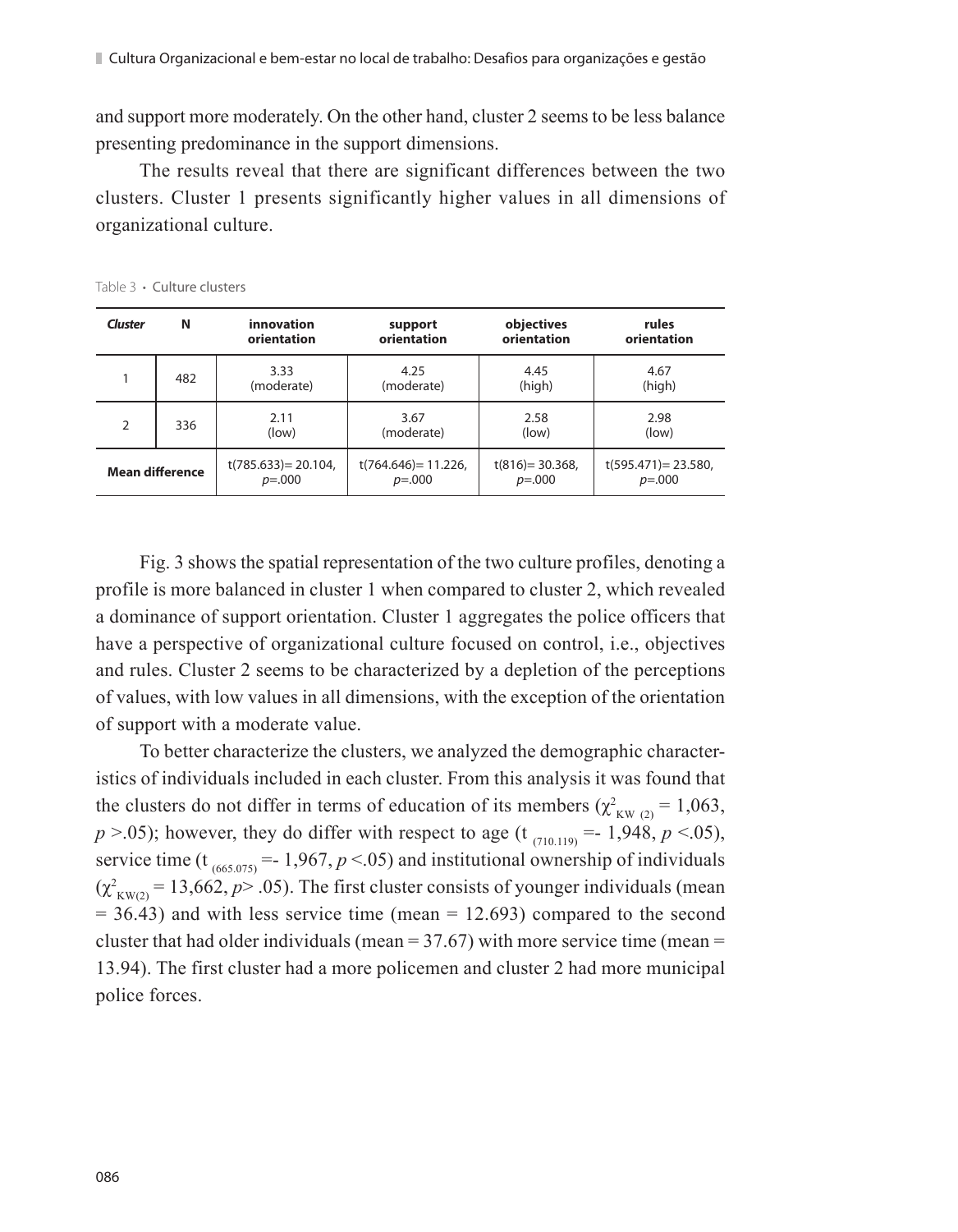

Figure 3 **·** Graphical representation of the cultural profiles of the clusters.

# *3.3. Relationship between organizational culture profiles and well-being at work*

To analyze the relationship between culture profiles and well-being at work t-tests of differences in means were used to compare the means of well-being indicators in the two culture clusters (Table 4). The results reveal statistically significant differences in all well-being at work indicators: cluster 1 individuals have higher levels of comfort, enthusiasm, affective well-being and job satisfaction higher than cluster 2 individuals; conversely, cluster 2 revealed higher scores on anxiety and depression.

|                         | Culture<br>cluster | N   | Mean  | <b>Standard</b><br>deviation | <b>Means difference</b>            |
|-------------------------|--------------------|-----|-------|------------------------------|------------------------------------|
|                         | 1                  | 473 | 3.013 | 1.002                        |                                    |
| Anxiety                 | $\overline{2}$     | 326 | 3.280 | 1.148                        | $t_{(635.358)} = -3.401, p = .001$ |
|                         | 1                  | 472 | 3.356 | 0.970                        |                                    |
| Comfort                 | $\overline{2}$     | 326 | 2.976 | 1.108                        | $t_{(636.914)} = 5.016, p = .000$  |
|                         | 1                  | 471 | 2.338 | 1.079                        |                                    |
| <b>Depression</b>       | $\overline{2}$     | 326 | 2.738 | 1.301                        | $t_{(612.387)} = -4.570, p = .000$ |
| <b>Enthusiasm</b>       | 1                  | 472 | 3.452 | 1.132                        | $t_{(796)} = 6.565, p = .000$      |
|                         | $\overline{2}$     | 326 | 2.910 | 1.167                        |                                    |
| <b>Affective</b>        | 1                  | 473 | 3.763 | 0.652                        |                                    |
| well-being              | $\overline{2}$     | 326 | 3.453 | 0.714                        | $t_{(797)} = 6.365, p = .000$      |
| <b>Job satisfaction</b> | 1                  | 459 | 2.920 | 0.738                        |                                    |
|                         | $\overline{2}$     | 328 | 2.540 | 0.880                        | $t_{(625.083)} = 6.361, p = .000$  |

Table 4 **·** Analysis of the relation between culture profiles and indicators of well-being at work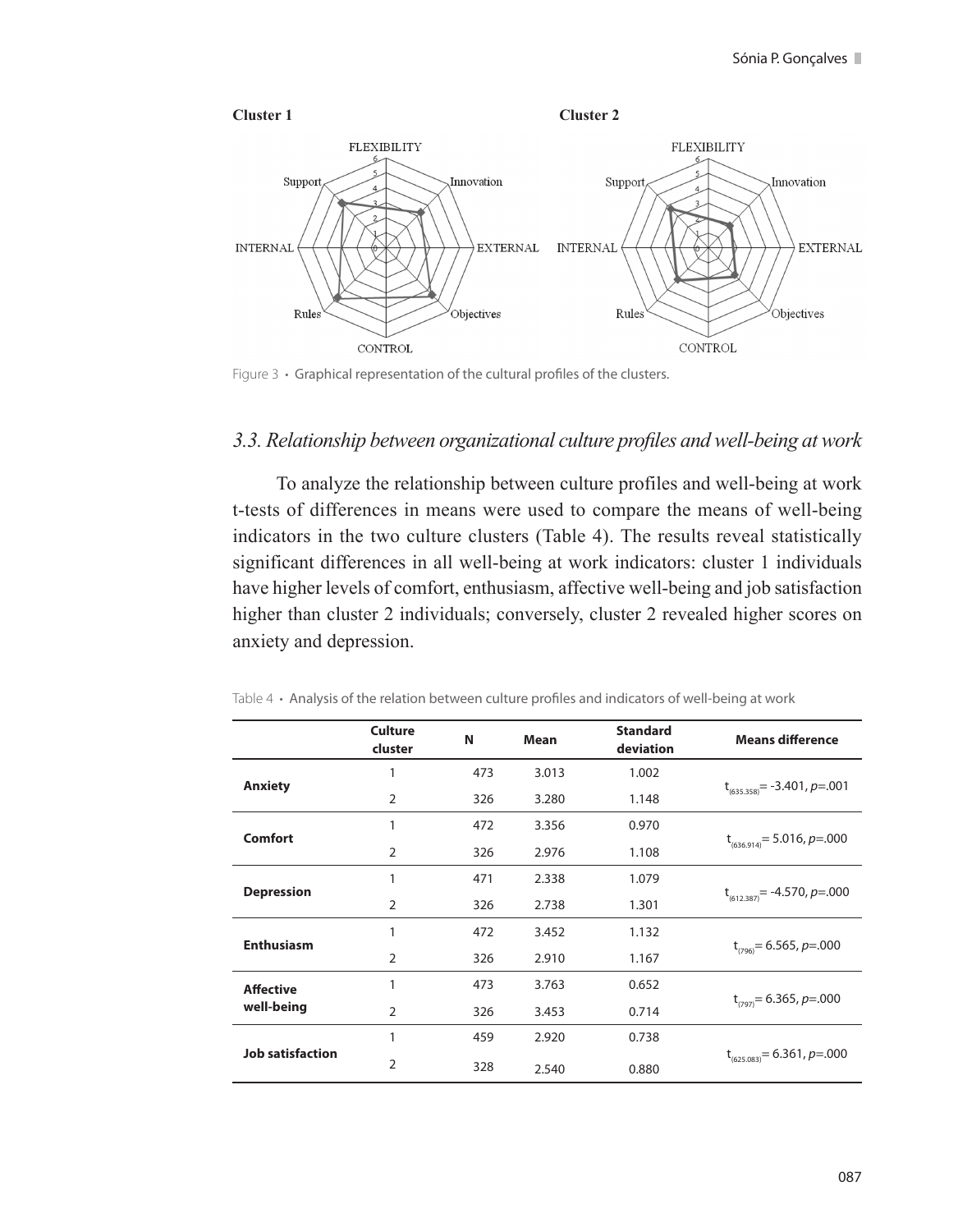# **4. Discussion of Results and Conclusions**

The results showed that organizations are not characterized by a single "pure" culture but they tended to represent a combination of different types of cultures that can be mixed to highlight a dominant type of culture, or several types of culture, or none. As already reported by Quinn and Spreitzer (Quinn & Spreitzer, 1991), the identification of culture profiles is important to examine the impact of culture. The profiles identified in this study in some ways match those found in other studies, such as the studies by Quinn and Spreitzer (1991) and Young et al. (1991). For instance, Quinn and Spreitzer (1991) found several clusters in their study, two more similar with those two founded in the present study. One characterized by high scores in all four dimensions that they called "strong comprehensive profile" (similar to our cluster 1) and other one with lower scores in the four dimensions called "weak comprehensive profile" (similar to our cluster 2).

As expected the clan and market cultures had positive correlations with well-being at work (Quinn & Spreitzer, 1991). However, contrary to what was expected the correlations between perceptions of cultural rules and objectives and well-being indicators were positive. This result may be explained by tensions that characterize this occupational context. Rules and objectives are part of the training of workers and they were used to living with them. This may not occur as often as with other occupational contexts typically studied. In the police environment the emphasis on rules and objectives may be a protection strategy for dealing with daily situations, given the distressing context of these workers. As Robles (1997) argued, conservatism associated with policing organizations can be a form of organizational and occupational protection due to over-exposure to a disorganized environment and operate in the disorder. The perception of organizational culture based on rules and objectives may make workers feel more secure and have a better perception of self-efficacy and control which, consequently, tends to be associated with greater well-being. Thus, perceptions of self-efficacy and self-control may have a moderating role in this relation; a role that should be explored in future studies.

As expected, according to the literature on organizational culture (e.g. Warr, 1990), perceptions of culture as weak based on lower scores in different dimensions of culture and with more unbalanced profiles – in this study represented in cluster 2 – appear to be associated with lower levels of well-being when compared with stronger and more balanced cultures (i.e., cluster 1). These results support the research conducted in other occupational contexts and with different individual variables (e.g. Quinn & Spreitzer (1991), Yeung et al. (1991), reinforcing that cultures are the key for a better individual well-being (Quinn & Spreitzer, 1991).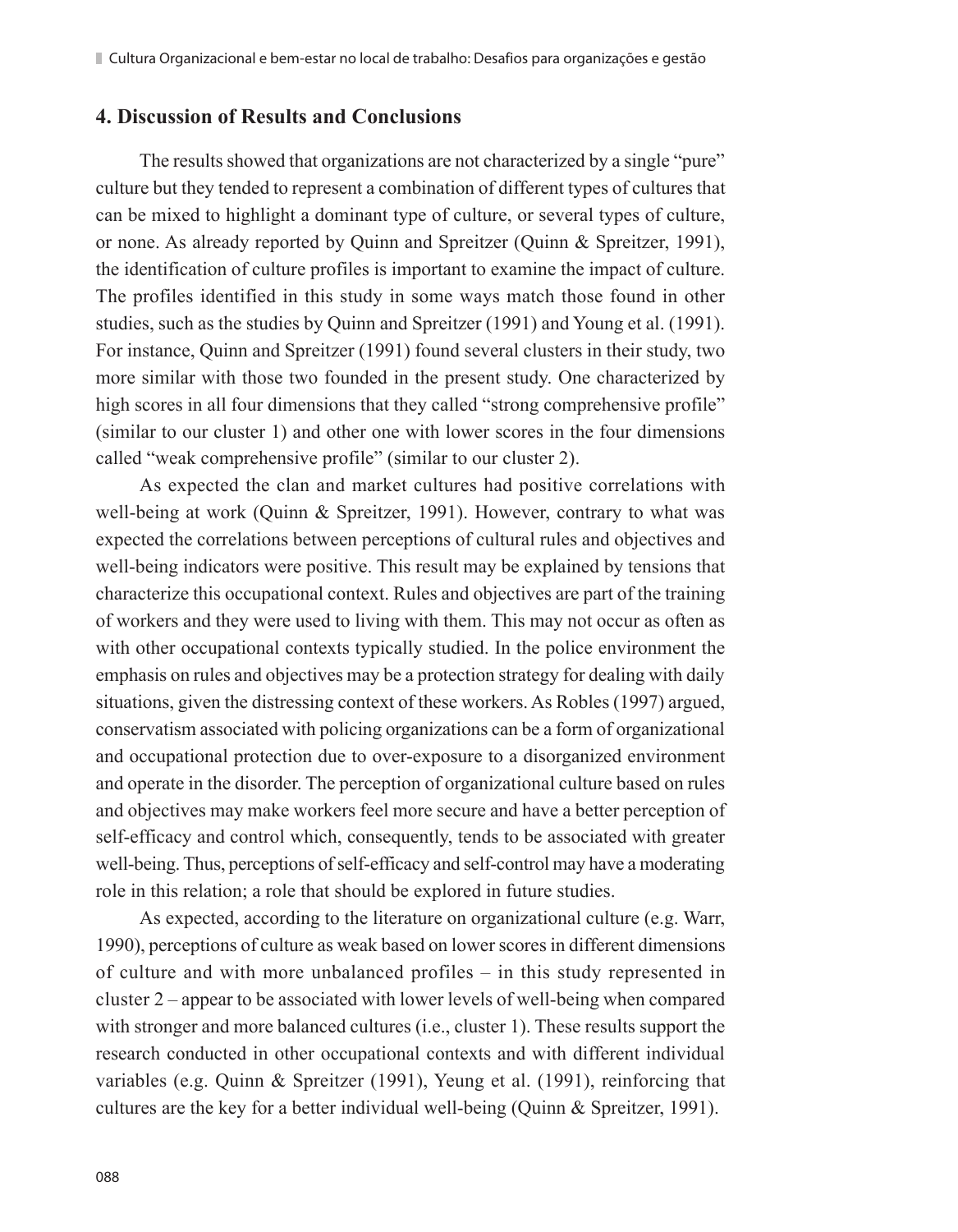Future studies should go into further detail about organizational culture in the police, exploring its impact on a number of other variables whose results are already known in other occupational contexts such as of organizational involvement and performance. Regarding the study of the relation between organizational culture and well-being, at some point it will make sense to explore this relationship in other industry sectors. Upcoming studies should invest in examining the mediating variables involved in the relational process of culture and well-being at work (e.g., perceived self-efficacy and perceived control) as well as in the analysis of moderating variables that could contribute to realizing under what conditions this relationship occurs (for instance, the study of person-organization fit or of leadership style).

This study presents results relevant to theory and practice. In theoretical terms, it reinforces the assumptions about the significant role of organizational characteristics, supporting the importance of including the organization's perceptions, values, models and occupational health psychology studies. Moreover, this study refutes the general idea of hierarchy values (i.e., rules) being inherently negative and supporting values necessarily positive. In view of that, the current study reinforces the importance of prior balance between organizational values through the four quadrants of the Competing Values Framework. Thus, a particular orientation is not inherently negative, when balanced evenly across the various quadrants of the Competing Values Framework. These results have practical implications in the sense that the efforts of leaders and heads of department must focus on developing the weaker quadrants in order to achieve the balance of all quadrants, not the strengthening of just one.

#### **References**

- **›** Cameron, K. S.; Quinn, R. E.; DeGraff, J. & Thakor, A. V. (2006). *Competing values leadership: Creating value in organizations*. Massachusetts: Edward Elgar Publishing, Inc.
- **›** Deal, T. & Kennedy, A. (1982). *Corporate cultures: The rites and rituals of corporate life*. New York: Perseus Books Publishing.
- **›** Gonçalves, S. P. & Neves, J. (2011). Factorial validation of Warr's (1990) well-being measure: A sample study on police officers. *Psychology, 2*(7), 706-712.
- **›** Neves, J. G. (2007). *Paradoxo e complexidade na cultura e liderança: padrões configuracionais*. Lição de síntese. Provas de Agregação. ISCTE, Lisboa.
- **›** Quinn, R. (1988). *Beyond rational management*. San Francisco: Jossey-Bass Publishers.